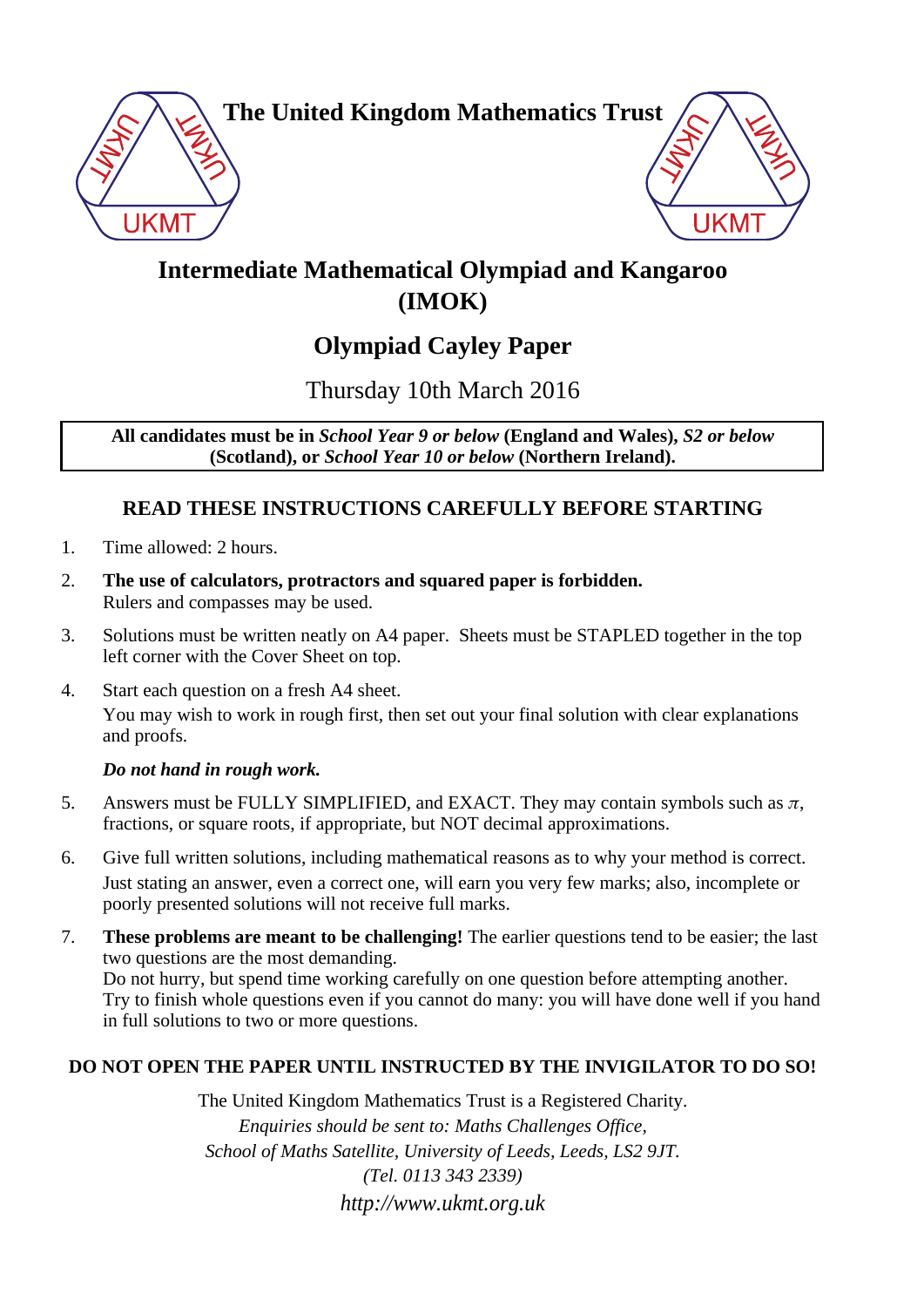- *Do not hurry, but spend time working carefully on one question before attempting another.*
- *Try to finish whole questions even if you cannot do many.*
- *You will have done well if you hand in full solutions to two or more questions.*
- *Answers must be FULLY SIMPLIFIED, and EXACT. They may contain symbols such as π, fractions, or square roots, if appropriate, but NOT decimal approximations.*
- *Give full written solutions, including mathematical reasons as to why your method is correct.*
- *Just stating an answer, even a correct one, will earn you very few marks.*
- *Incomplete or poorly presented solutions will not receive full marks.*
- *Do not hand in rough work.*